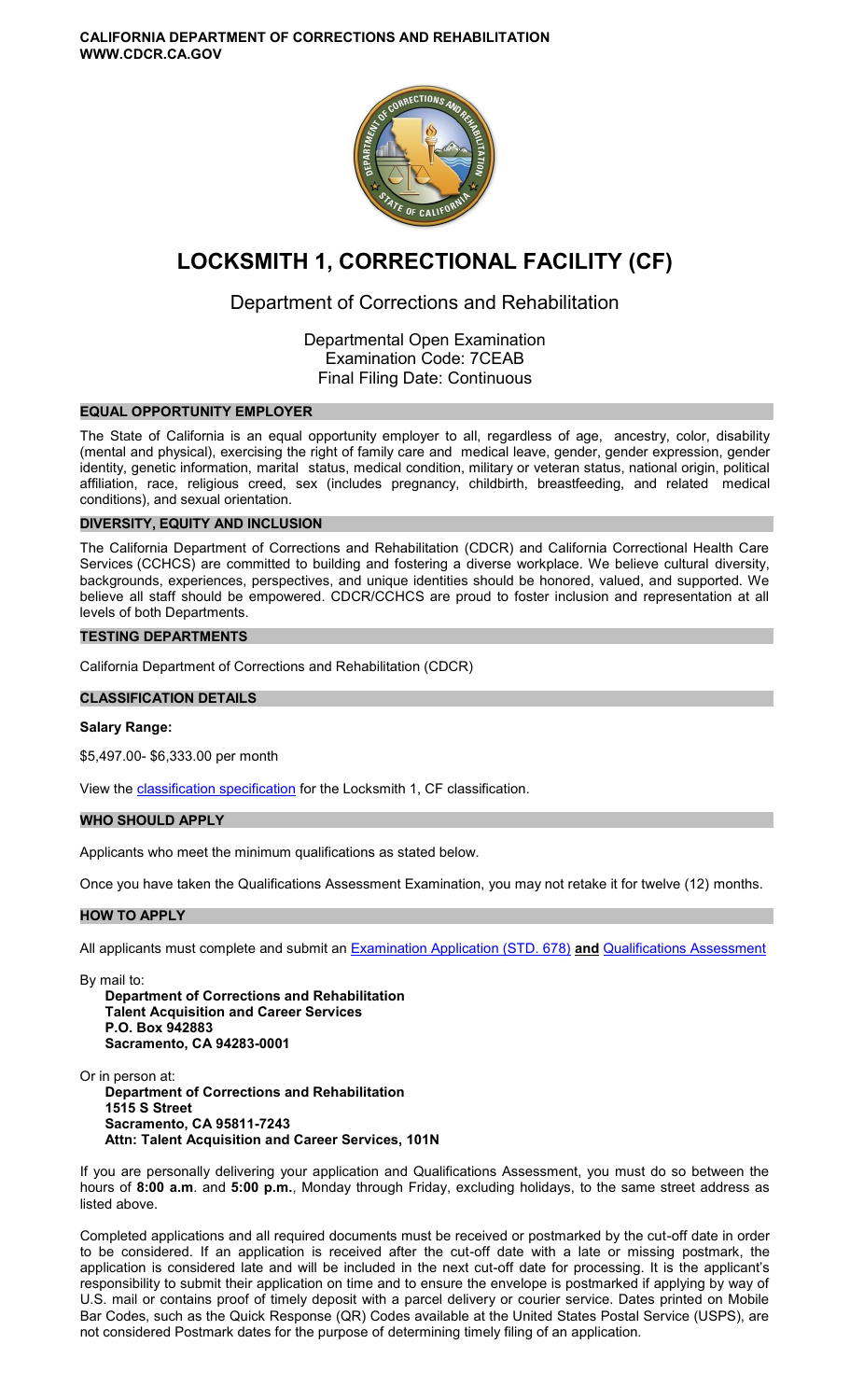Qualifications Assessments for [Locksmith 1, CF](https://www.cdcr.ca.gov/careers/locksmith1cfqa-o-c/) are available from the CDCR website at: Locksmith 1, CF or in person at the street address listed above.

**NOTE:** Only applications with an original signature will be accepted.

#### **SPECIAL TESTING ARRANGEMENTS**

If you require special testing arrangements due to a verified disability or medical condition, mark the appropriate box on your Examination Application (STD. 678) and you will be contacted to make specific arrangements. You may also contact Talent Acquisition and Career Services at (916) 322-2545.

#### **APPLICATION DEADLINES/REQUIREMENTS**

Candidates must complete and return the Locksmith 1, CF Qualifications Assessment along with his/her Examination Application (STD. 678). Candidates who meet the minimum qualifications will have their Qualifications Assessment rated.

All applicants must meet the minimum qualifications for this examination by the cut-off date.

#### **TEST DATE**

Applications will be accepted on a continuous basis.

**Cut-off dates for processing will be:** 

October 1, 2021 January 3, 2022 April 1, 2022 July 1, 2022

**NOTE:** *Check back periodically as cut-off dates may be added in the future. Additionally, cut-off dates are subject to change or be cancelled at any time. Such changes or cancellations will be in accordance with civil service laws and rules.* 

Results notices will be mailed in 6 – 7 weeks following each cut-off date. Please contact Talent Acquisition and Career Services at (916) 322-2545 if you have not received your notice after 7 weeks.

#### **MINIMUM QUALIFICATIONS**

**Experience:** Two years of experience as a locksmith. (Completion of an approved vocational training program in locksmithing may be substituted for up to one year of the required experience on a month- for month basis; or experience in a recognized apprenticeship program involving 2,000 hours per year may be substituted on a month- for-month basis for the entire two-year experience requirement.)

**OUT-OF-CLASS EXPERIENCE:** A "completion of an out-of-class assignment" memorandum, dated within one year of assignment completion, is required to use as out-of-class experience to meet the minimum qualifications for examination purposes. Employees may obtain this documentation from his/her Institutional Personnel Officer/Personnel Liaison. Out-of-class experience without required documentation will not be considered for examination purposes.

#### **SPECIAL PERSONAL CHARACTERISTICS**

Persons appointed to positions in this class must be reasonably expected to have and maintain sufficient strength, agility, and endurance to perform during stressful (physical, mental, and emotional) situations encountered on the job without compromising their health and well-being or that of their fellow employees or that of inmates.

Assignments during the tour of duty may include sole responsibility for the supervision of inmates and/or the protection of personal and real property.

#### **POSITION DESCRIPTION AND LOCATION(S)**

A **Locksmith 1, CF**, under direction in a State adult correctional institution or Division of Juvenile Justice facility, performs skilled work as a locksmith, maintains order and supervises the conduct of inmates or youthful offenders; protects and maintains the safety of persons and property; may instruct, lead or supervise inmates or youthful offenders; and does other related work.

Positions exist statewide with CDCR.

#### **EXAMINATION PLAN**

**EXAMINATION INTERVIEWS WILL NOT BE HELD.** This examination will consist of a Qualifications Assessment weighted 100%. To obtain a position on the eligible list, applicants must achieve a minimum rating of 70.00% on the Qualifications Assessment.

The Qualifications Assessment is designed to elicit a range of specific information regarding each candidate's knowledge, skill, abilities, and potential to effectively perform the duties relative to the classification. Candidates who meet the minimum qualifications will have their Qualifications Assessment rated and successful candidates will be placed on an eligible list. **SUBMISSION OF THE QUALIFICATIONS ASSESSMENT IS MANDATORY.**  Candidates who do not submit a completed Qualifications Assessment will be eliminated from this examination.

#### **Qualifications Assessment -- Weighted 100.00%**

**Scope:** Emphasis in the examination will be on measuring competitively, relative to job demands, each candidate's: